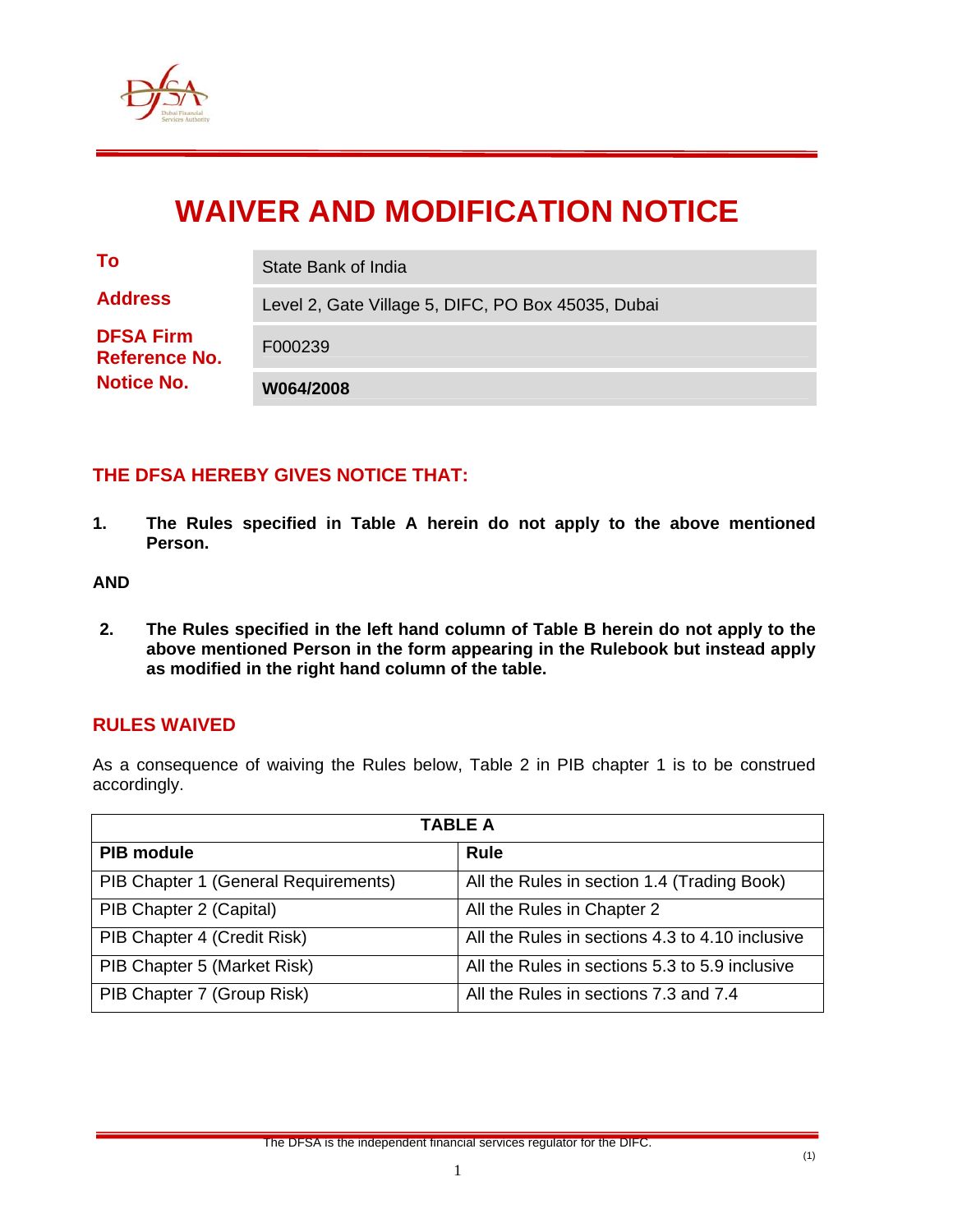

# **RULES MODIFIED**

The Rules specified in the left hand column are modified to the extent shown in the right hand column of the table below. In this table, underlining indicates new text and striking through indicates deleted text, otherwise the Rule remains unaltered. Where a significant number of the paragraphs of the Rule remain un-altered the entire Rule may not be reproduced in the table. In such circumstances the un-altered parts of the Rule will be referred to by the relevant identifying paragraph number or letter, as the case may be.

| <b>TABLE B</b>        |                                                                                                                                                                                                                                                                                              |  |
|-----------------------|----------------------------------------------------------------------------------------------------------------------------------------------------------------------------------------------------------------------------------------------------------------------------------------------|--|
| <b>Rule</b>           | <b>Modified Text</b>                                                                                                                                                                                                                                                                         |  |
| <b>PIB Rule 1.2.1</b> | An Authorised Firm must:                                                                                                                                                                                                                                                                     |  |
|                       | have and maintain at all times financial resources of<br><del>(a)</del><br>the kinds and amounts specified in, and calculated<br>in accordance with, the Rules in this module; and                                                                                                           |  |
|                       | $\Theta$<br>ensure that it maintains financial resources in<br>addition to the requirement in (a) which are<br>adequate in relation to the nature, size and<br>complexity of its business to ensure that there is no<br>significant risk that liabilities cannot be met as they<br>fall due. |  |

# **CONDITIONS**

This notice waiving and modifying prudential Rules remains in effect for the duration or the period set out below on condition that the above named Person to whom this notice applies:

- (a) remains classified as a Category 1 or 2 Authorised Firm;
- (b) complies with its home state Financial Services Regulator's prudential requirements and submits to the DFSA, a copy of every capital adequacy summary report submitted to the home state Financial Services Regulator within ten business days of the due date for submission to that regulator; and
- (c) in the event of any anticipated or actual breach of any prudential requirements which requires notification to the home state Financial Services Regulator, provides to the DFSA such notification forthwith with any relevant documents.

If any one or more of the conditions stated above is breached, this notice ceases to have effect forthwith and the Rules specified in Table A and Table B herein apply to the above mentioned Person as set out in the applicable module of the Rulebook in force at the relevant time.